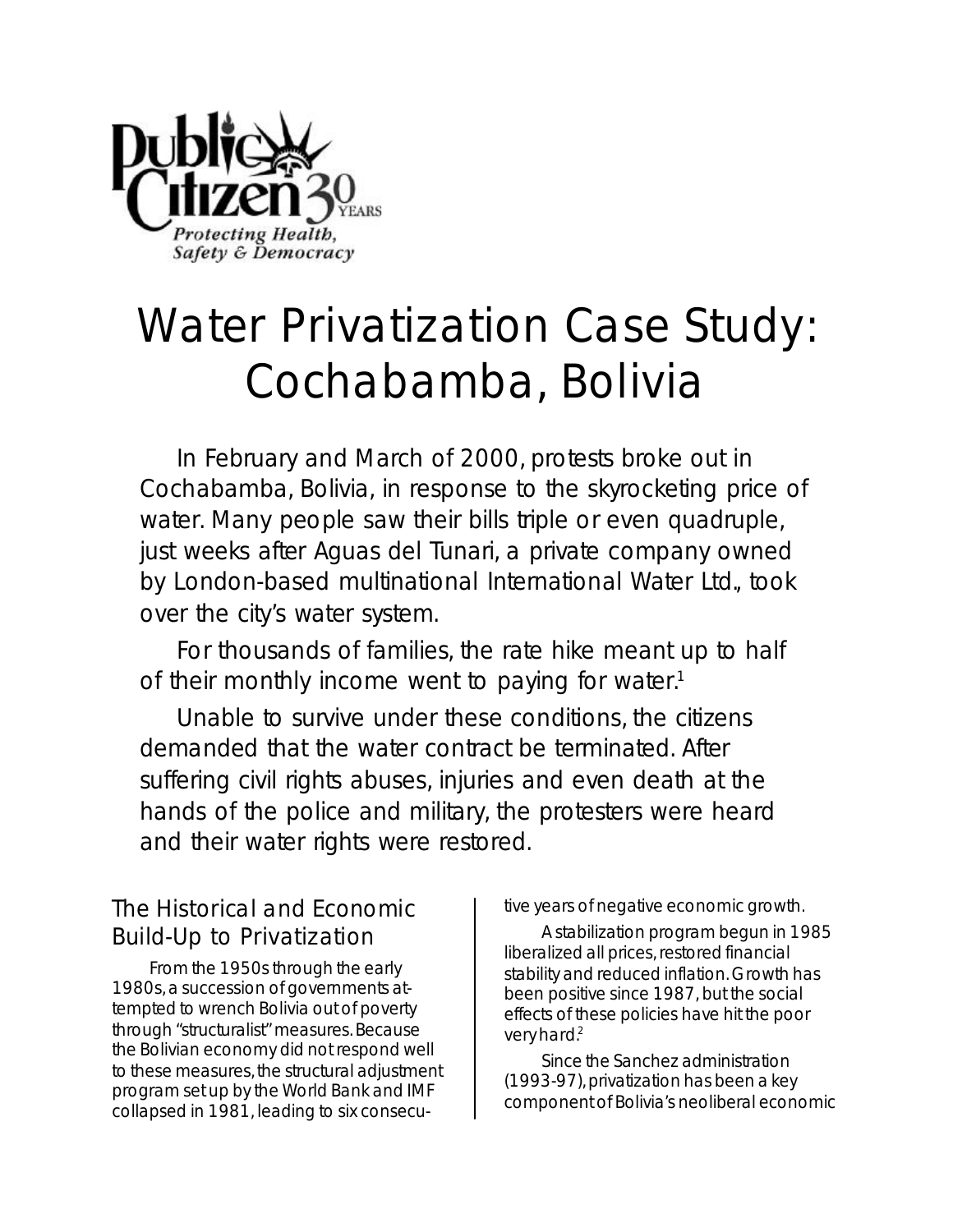policy. In the name of economic efficiency, the World Bank and IMF have pushed the Bolivian government to sell its public enterprises to international investors. Submitting to Bank pressure, Bolivian authorities have sold many public enterprises, including the national airline, electric utilities, the national train service and, in 1999, Cochabamba's water system.<sup>3</sup> Other enterprises are currently being auctioned off.

#### **Poverty and Water in Bolivia: The World Bank Gets Involved**

Bolivia's third-largest city, Cochabamba — said to have the country's loveliest climate — is located in the low, fertile hills of central Bolivia, about 350 miles east of the capital city of La Paz.

Bolivia is South America's poorest country. According to the IMF, nearly twothirds of the population live below the poverty line, and annual per capita income is about \$950.

The World Health Organization reports that the percentage of

people supplied with drinking water in urban and rural areas is 93 percent and 55 percent, respectively; people with sanitation service in urban and rural areas in 82 percent and 38 percent, respectively.

The World Bank has predicted that by 2025, two-thirds of the world's population will run short of fresh drinking water. With little or no way to decrease the need for water as supplies shrink, Fortune magazine has dubbed water "the oil of the 21<sup>st</sup> century."

The private water industry, dominated by a handful of multinationals and their subsidiaries, stands to benefit handsomely as the global water crisis deepens. These corporations and other proponents of water

**World Bank officials propose forging ahead with further rounds of structural adjustments, viewing Bolivia's poverty and lack of social improvements as the result of delays in privatization schemes.**

privatization argue that the private sector can deliver basic goods and services more efficiently and at lower costs than the public sector.

In reality, there is little evidence to support the argument that privatization actually benefits consumers — particularly the poor — by improving access and lowering costs. Quite often, water prices increase and quality problems follow on the heels of privatization.<sup>4</sup>

Bolivia is one among many poor and highly indebted countries subjected to water privatization as a condition for borrowing money from the World Bank and IMF. While recognizing that poverty reduction and social improvements have been modest, the

> directors of the IMF and World Bank nevertheless congratulate the Bolivian authorities on their solid trade record since 1985.

Bank officials propose forging ahead with further rounds of structural adjustments, viewing Bolivia's continued poverty and

lack of social improvements as the result of delays in privatization schemes.<sup>5</sup>

As a result, the central Bolivian government is trying to privatize as many public enterprises as possible.

A key document shaping this transformation is called the Enhanced Structural Adjustment Facility (ESAF) Policy Framework Paper for 1998-2001, which was prepared by the Bolivian authorities in collaboration with the World Bank and IMF staffs, and was published on August 25, 1998.

The Policy Framework Paper states that "the government intends to privatize all remaining public enterprises ... and plans to sell a water company (SEMAPA) by December 1998."<sup>6</sup>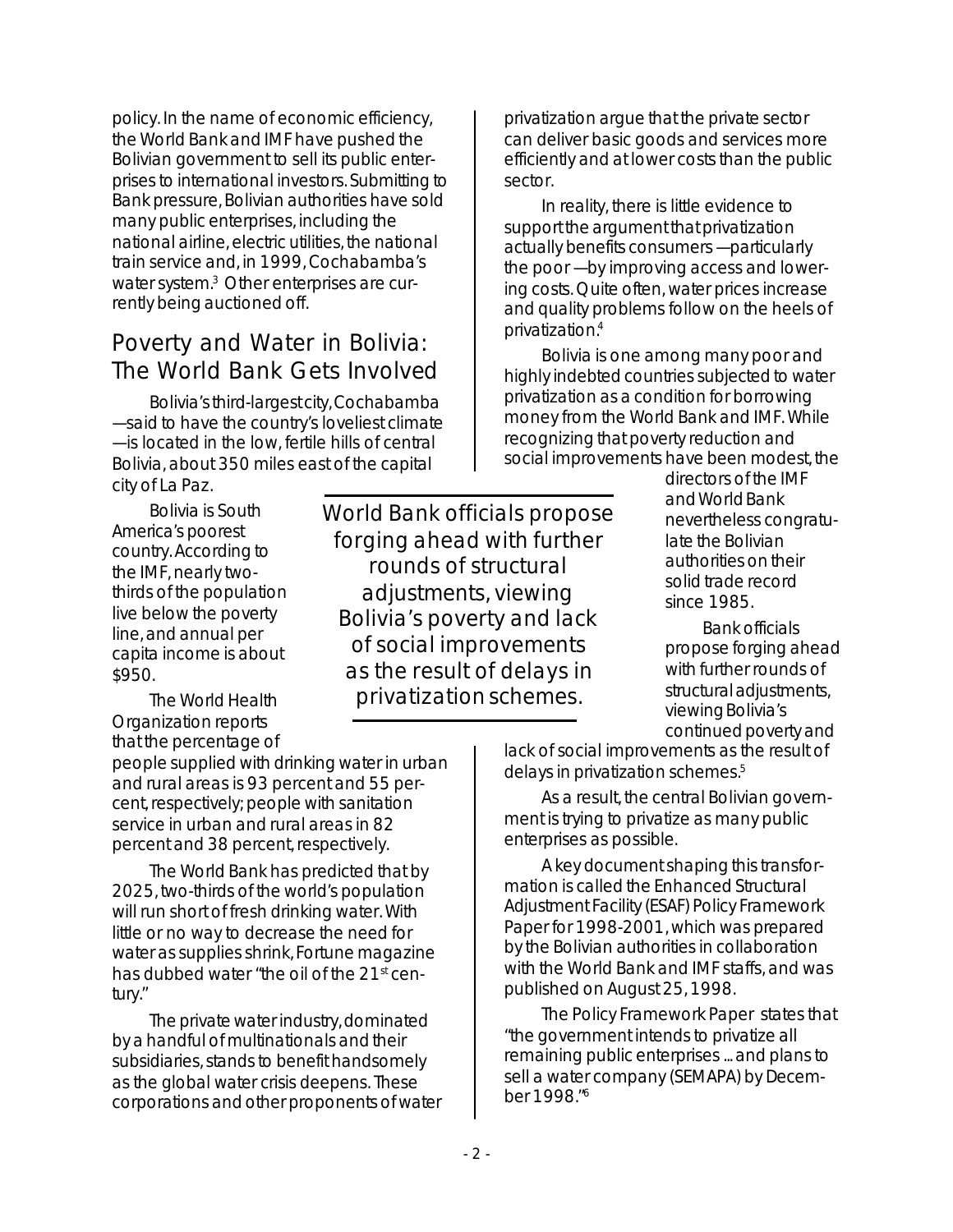Generally, Policy Framework Papers were written to provide an outline of the macroeconomic policies and structural reforms a country is required to implement as a condition for receiving loans earmarked for poverty reduction. Bolivia's threeyear program, originally under ESAF, was first approved in September 1998 and most recently re-approved in 2001.<sup>7</sup>

Unfortunately, the World Bank does not disclose documents related to structural adjustment initiatives. Still, it is no secret that the organization had a hand, at the very least, in catalyzing the water privatization process in Bolivia.

Yet, when questioned about their role, World Bank staff members have repeatedly

skirted the issue, and at one time outright lied about the organization's involvement.<sup>8</sup>

## **SEMAPA in Cochabamba**

In 1999 the Bolivian government granted a 40-year contract to Aguas de Tunari (a subsidiary of the consortium of

**Unable to survive under the burden of the new water prices, the public staged protests in February 2000. Strikes, roadblocks and other forms of civil disobedience were used as the protesters effectively shut the city down for four consecutive days.**

London-based International Water Ltd. and San Francisco-based Bechtel Corp.) to run SEMAPA, Cochabamba's water system. Aguas del Tunari took over in October 1999 and was in full operation by the following January.

An economic report published by the World Bank in June 1999 states that "no public subsidies should be given to ameliorate the increase in water tariffs in Cochabamba."<sup>9</sup> Therefore, the World Bank knew as far back as the highly secretive bidding process and contract negotiations that citizens of Cochabamba would be hit with price hikes.

Water tariffs, in fact, did indeed increase, by 200-300 percent in many cases, just

weeks after Aguas del Tunari took over.

## **Protests and the Government's Response**

Unable to survive under the burden of the new water prices, the public staged protests in Cochabamba in February 2000. Strikes, roadblocks and other forms of civil disobedience were used as the protesters effectively shut the city down for four consecutive days.

The first incident of violence didn't occur until President Banzer dispatched police with tear gas as thousands of protestors marched peacefully. About 175 marchers were injured and two were blinded by the gas.

To appease the protesters, the munici-

pal government agreed to sit down with their representatives in April. According to protest leader Oscar Olivera, a long-time labor leader, the meeting was a set-up. "We were talking with the mayor, the governor and the other civic leaders," he said, "when the police came

in and arrested us." A huge public outcry ensured, and crowds converged at City Hall the next day in response to the arrests.<sup>10</sup>

As the protests spread from Cochabamba throughout Bolivia, more than 50 people were detained. Dozens were injured. Six people were killed. Police broke into the homes of protest leaders. More than a dozen of them were arrested and sent to a remote prison in the Bolivian jungle, which was confirmed both by Government Minister Walter Guiteras and Information Minister Ronald MacLean.<sup>11</sup>

Under pressure from civil society the governor of Cochabamba tried to persuade the central government to cancel the contract with Aguas del Tunari. Later that same